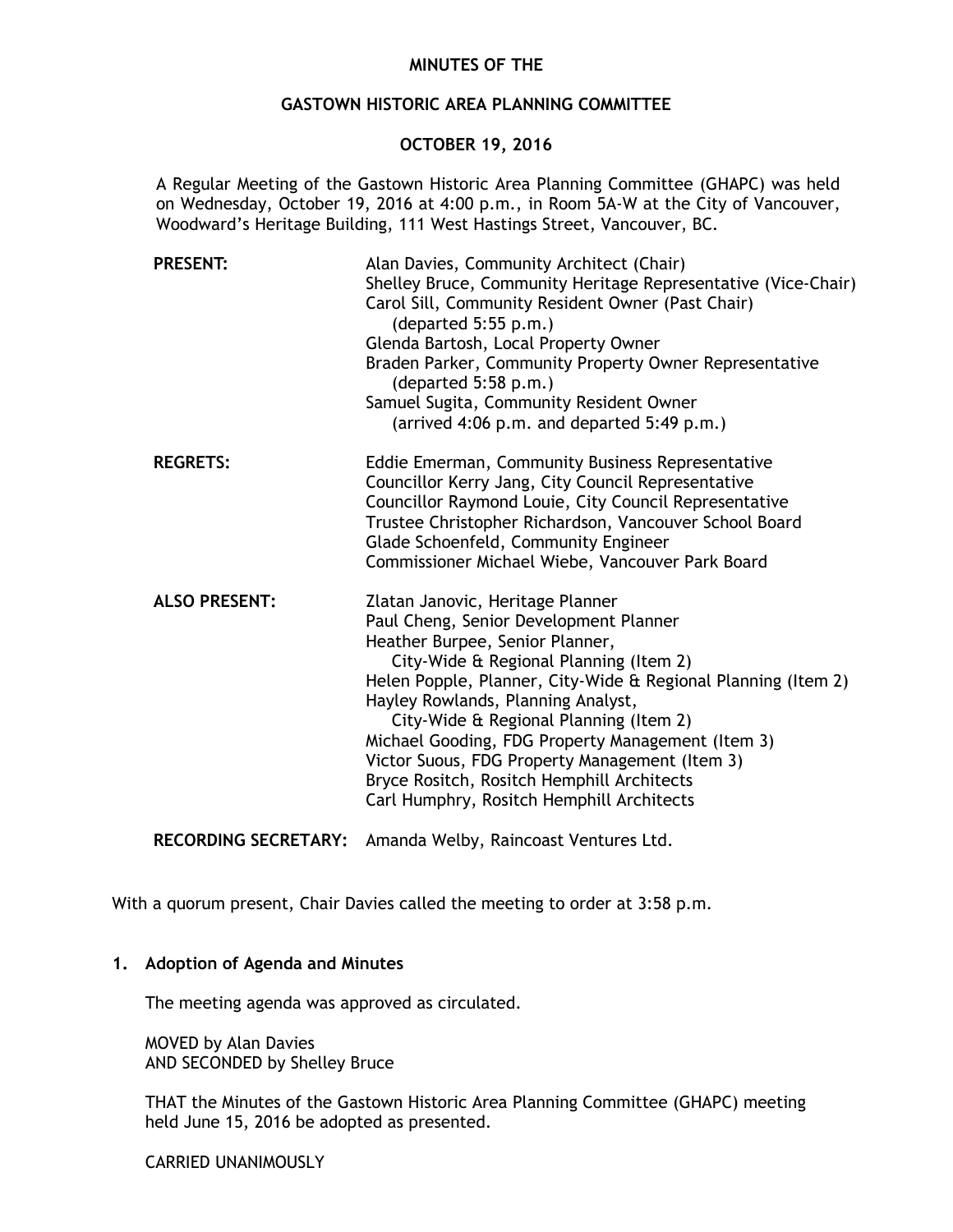### **2. Sign By-law Review**

Staff led a review of the on-table power point presentation titled "Sign By-law Review – October 13, 2016", providing information on the work of City-wide & Regional Planning Branch staff to update the Sign By-law.

### **4:06 p.m.**

Samuel Sugita arrived at the meeting.

Staff posed various Gastown area-specific questions related to the Sign By-law Review project and the Committee provided comments.

Appreciation was expressed to staff for the presentation and the Committee expressed its support for the review.

The Chair read the Committee Protocol for the benefit of the applicants in attendance.

# **3. 119 Water Street – DE 420246**

**Consisting of: 115 Water St. (Rainsford and Co. Warehouse), 117 Water St (Lovell Block), 131 Water St. (F.R. Stewart & Company) and 117-131 Water St. (Gaslight Square) B(M), B(M), (M)**

Zlatan Janovic, Heritage Planner, provided opening comments with regard to the proposal to redevelop the consolidated site on Water Street, including the demolition of Gaslight Square. The proposal, which was originally presented to GHAPC on October 15, 2014, was not supported at that time and further design development was requested. The applicant has since further developed the design of the four proposed buildings on the site, including conservation of the three existing heritage buildings and primarily preserving the existing original fabric and structure.

With reference to architectural drawings and design boards, Bryce Rositch, Rositch Hemphill Architects and Carl Humphry, Rositch Hemphill Architects, provided an overview of the revised application, including details regarding the changes to design as a result of the Committee's comments on the original application.

The Gastown Historic Area Planning Committee (GHAPC) thanked the applicants for the presentation and substantially revised proposal.

The applicants and staff responded to various questions related to the revised proposal and the Committee provided comments.

#### **5:49 p.m.**

Samuel Sugita departed the meeting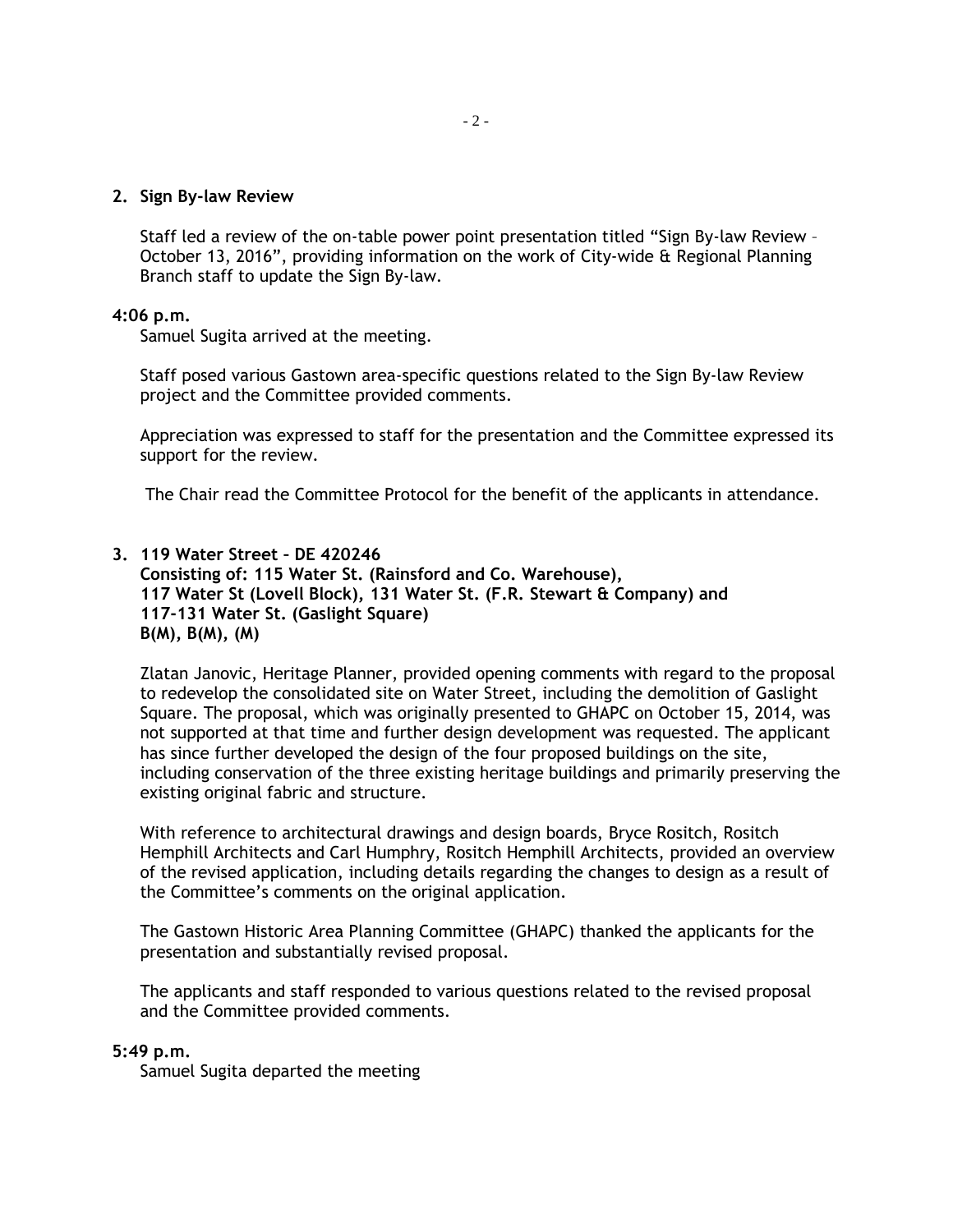The following motion was introduced and discussed:

THAT the Gastown Historic Area Planning Committee acknowledges the level of conservation of the 'B' listed and the significant improvement to the massing and architectural expression of the new construction;

FURTHER THAT the Committee supports the redevelopment of 119 Water Street - Development Permit application DE420246 and encourages the Applicant to work with staff to achieve greater compliance with the HA-2 Design Guidelines, noting the Committee's request for additional design development of the following areas:

- Further refinement and simplification of the new elevations to create unified forms distinguishable from the historic fabric
- Further development to reflect the verticality of granulation on the North façade
- Greater integration of the floor plans with the individual frontages to strengthen composition of "individual buildings" and to generate a less monolithic plan
- Further study of the side elevations to minimize decorative elements and palette of materials
- Further development of the roof top courtyard to more closely responds to the HA-2 guidelines.

# **5:55 p.m.**

With the departure of Carol Sill, a quorum was no longer present. Remaining members agreed to vote on the motion, subject to ratification at the next meeting at which a quorum was present.

# **5:58 p.m.**

Braden Parker departed the meeting.

MOVED by Alan Davies AND SECONDED by Shelley Bruce

# **SUBJECT TO RATIFICATION**

(Shelley Bruce noting her objection)

#### **Next meeting:**

| DATE:         | November 16, 2016                          |
|---------------|--------------------------------------------|
| TIME:         | 4:00 p.m.                                  |
| <b>PLACE:</b> | Woodward's "W" Room, 5 <sup>th</sup> Floor |
|               | Woodward's Heritage Building               |
|               | 111 West Hastings Street                   |
|               | Vancouver, B.C. V6B 1H4                    |

Meeting adjourned at approximately 6:02 p.m.

\*\*\*\*\*\*

\_\_\_\_\_\_\_\_\_\_\_\_\_\_\_\_\_\_\_\_\_\_\_\_\_\_\_\_\_\_\_\_\_\_\_\_